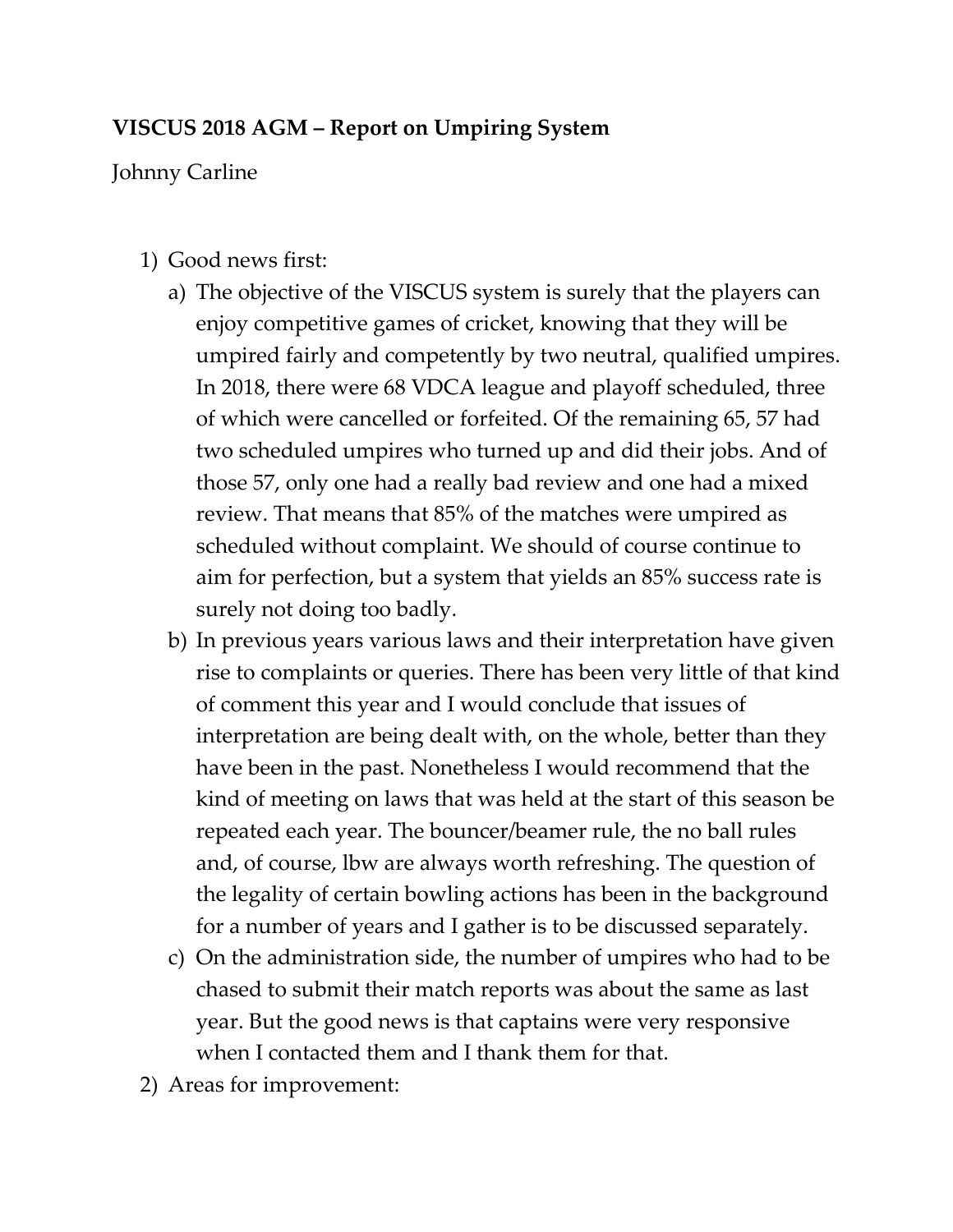- a) There were at least four games where scheduled umpires simply did not turn up, without any notification to anyone. There were two more games where, despite weeks of asking, no match reports were ever submitted and so I cannot tell whether scheduled umpires turned up or not. In two other matches clubs were able to deliver only one umpire which, while a fall from the standards we aspire, is perhaps to be expected. Even a self umpired match is not the end of the world if it is the rare exception. But for it to happen four, or maybe six, times in one season shows a lack of commitment from some clubs and for it to happen, ever, without notice is astonishing lack of respect for colleagues and the game. One club was responsible for the majority of these incidents and hopefully that situation will be remedied at the club level.
- b) While we have a heartening number of people who have taken the courses, sat the exams and qualified as umpires, we also have too many who then fail to register each year. This is again disrespectful to those colleagues who take the trouble to register but also careless in the attitude towards insurance. Hopefully we will never see an injury where insurance for medical care is refused because someone did not register, either as a player or an umpire.
- c) 47 different people umpired games this past season, which is really very good. However, of the 119 umpiring slots that were actually filled this season, 43 were filled by just three people. Without their commitment we may have had many more solo umpired games or even self umpired games. It is good to have dedicated, capable senior umpires willing to devote so much of their time to the game. But to come to rely on that is dangerous and maybe even a bit unfair. Clubs should, as much as they can, pair up their less experienced umpires with more experienced